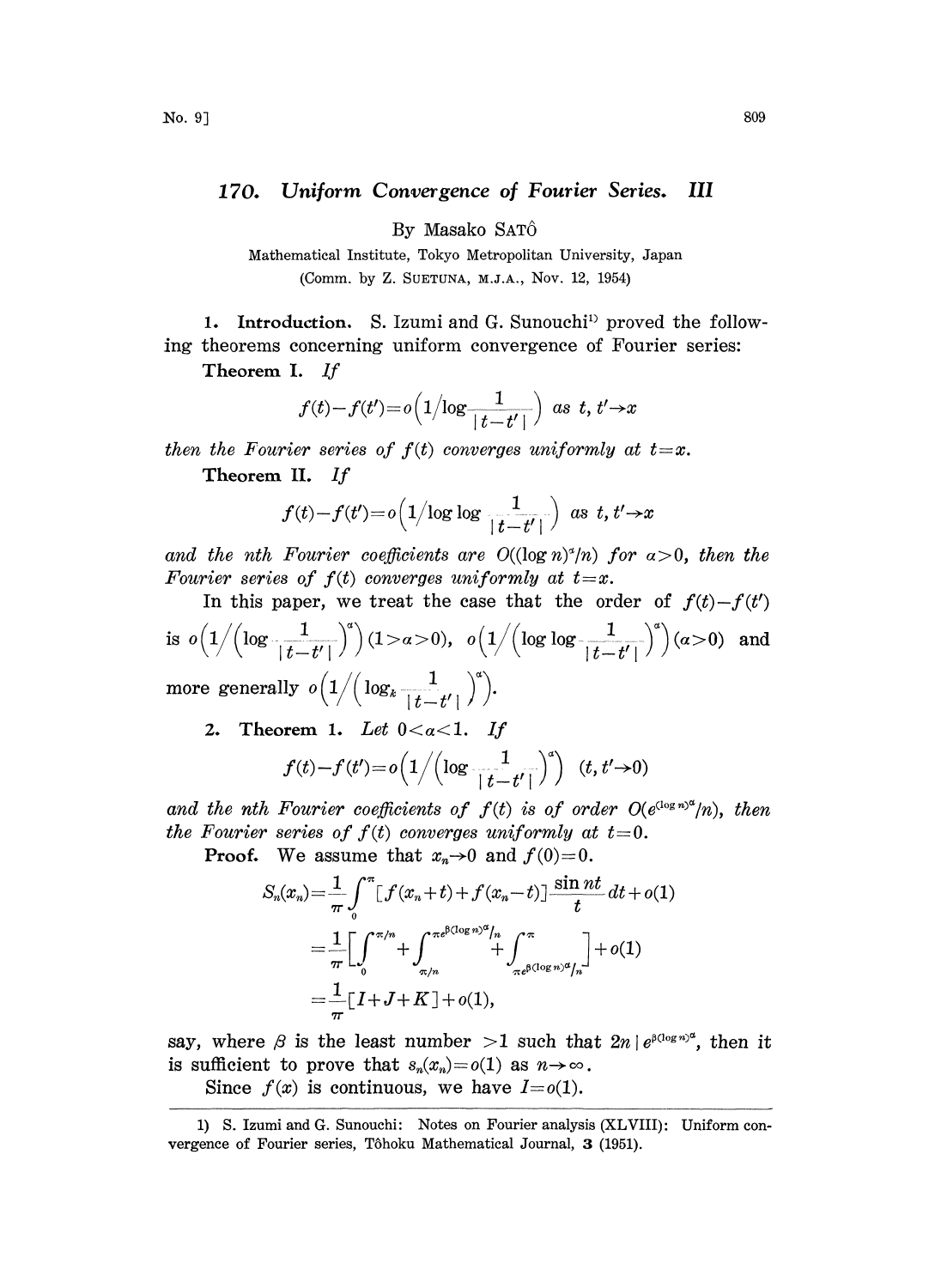810 M. SATÔ [Vol. 30,

$$
\begin{array}{l} \displaystyle J=\sum_{k=1}^{e^{\beta(\log n)^{\alpha}-1}}\int_{k\pi/n}^{(k+1)\pi/n}[f(x_{n}+t)+f(x_{n}-t)]\frac{\sin nt}{t}\,dt\\ \displaystyle \qquad =\int_{\pi/n}^{2\pi/n}\sum_{k=0}^{p-2}\Big[\,f\left(x_{n}+t+\frac{k\pi}{n}\right)+f\Big(x_{n}-t-\frac{k\pi}{n}\Big)\Big]\,\frac{\sin nt}{t+\frac{k\pi}{n}}dt, \end{array}
$$

where  $\rho=e^{\beta(\log n)^{\alpha}}$ . By the first mean value theorem, for  $\pi/n \leq \theta$  $\leq 2\pi/n,$ 

$$
J = -2 \sum_{k=0}^{p-3} \frac{(-1)^k}{n\theta + k\pi} \left[ f\left(x_n + \frac{k\pi}{n} + \theta\right) + f\left(x_n - \frac{k\pi}{n} - \theta\right) \right]
$$
  
\n
$$
= \frac{-2}{\pi} \sum_{k=0}^{(p-2)/2} \frac{1}{2k+1} \left[ \left\{ f\left(x_n + \frac{2k}{n}\pi + \theta\right) - f\left(x_n + \frac{2k+1}{n}\pi + \theta\right) \right\} + \left\{ f\left(x_n - \frac{2k}{n}\pi - \theta\right) - f\left(x - \frac{2k+1}{n}\pi - \theta\right) \right\} \right] + o(1)
$$
  
\n
$$
= o\left( \frac{1}{(\log n)^2} \sum_{k=0}^{(p-2)/2} \frac{1}{2k+1} \right) = o\left( \frac{1}{(\log n)^2} \log \rho \right) = o(1).
$$

We next prove  $K = o(1)$ . Now

$$
K=2\sum_{\nu=1}^{\infty}a_{\nu}\cos\nu x_{n}\int_{\pi e^{\beta}}^{\pi}\cos\nu t\frac{\sin nt}{t}dt,
$$

taking absolute value

$$
|K| \leq 2 \sum_{\nu=1}^{\infty} |a_{\nu}| \left| \int_{\pi e^{\beta (\log n)^{\alpha}/n}}^{\pi} \frac{\sin (n+\nu)t + \sin (n-\nu)t}{t} dt \right|
$$
  
=  $\sum_{\nu=1}^{\infty} |a_{\nu}| \frac{n}{\pi e^{\beta (\log n)^{\alpha}}} \left| \int_{\pi e^{\beta (\log n)^{\alpha}/n}}^{\pi} (\sin (n+\nu)t + \sin (n-\nu)t) dt \right|$   
 $\leq 2 \sum_{\nu=1}^{\infty} |a_{\nu}| \frac{n}{\pi e^{\beta (\log n)^{\alpha}}} \frac{1}{|n-\nu|} + o(1).$ 

It is sufficient to prove that

$$
\frac{n}{e^{\beta(\log n)^{\alpha}}}\left[\sum_{\nu=1}^{n-1}\frac{|\alpha_{\nu}|}{n-\nu}+\sum_{\nu=n+1}^{\infty}\frac{|\alpha_{\nu}|}{\nu-n}\right]=\frac{n}{e^{\beta(\log n)^{\alpha}}}\left[K_{1}+K_{2}\right]=o(1).
$$

**Now** 

$$
K_{1} = \sum_{\nu=1}^{n/2} \frac{|a_{\nu}|}{n-\nu} + \sum_{\nu=(n/2)+1}^{n-1} \frac{(a_{\nu})}{n-\nu} = O\left(\sum_{\nu=1}^{(n/2)} \frac{e^{(\log \nu)^{\alpha}}}{\nu(n-\nu)} + \sum_{\nu=(n/2)+1}^{n-1} \frac{e^{(\log \nu)^{\alpha}}}{\nu(n-\nu)}\right)
$$
  
=  $O\left(\frac{(\log n)^{1-\alpha}}{n} e^{(\log n)^{\alpha}} + \frac{\log n}{n} e^{(\log n)^{\alpha}}\right),$   

$$
K_{2} = \left(\sum_{\nu=n+1}^{2n} + \sum_{\nu=2n+1}^{\infty} \right) \frac{|a_{\nu}|}{\nu-n} = O\left(\frac{e^{(\log n)^{\alpha}}}{n} \sum_{\nu=n+1}^{2n} \frac{1}{\nu-n} + \sum_{\nu=2n+1}^{\infty} \frac{e^{(\log \nu)^{\alpha}}}{\nu^{2}/2}\right)
$$
  
=  $O\left(\frac{\log n}{n} e^{(\log n)^{\alpha}} + \frac{e^{(\log n)^{\alpha}}}{n}\right).$ 

Accordingly we have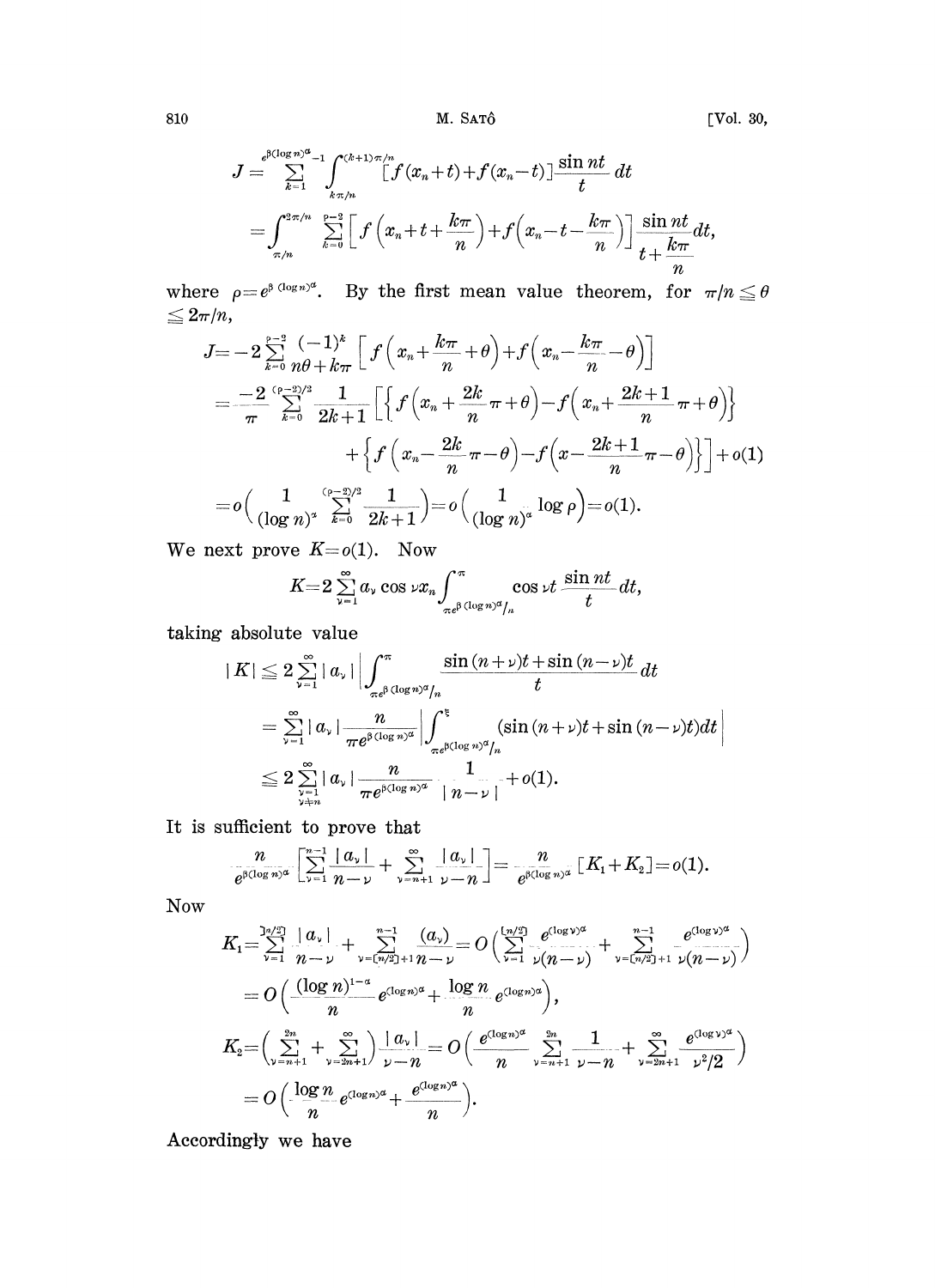No. 9] Uniform Convergence of Fourier Series. III 811

$$
K=O\Big(\frac{n}{e^{\beta(\log n)^{\alpha}}}\cdot \frac{\log n\cdot e^{(\log n)^{\alpha}}}{n}\Big)=O\Big(\frac{\log n}{e^{\beta(\log n)^{\alpha}-(\log n)^{\alpha}}}\Big)=o(1).
$$

Thus we have  $s_n(x_n)=o(1)$  as  $n\to\infty$ .

3. Theorem 2. Let  $a > 1$ . If

$$
f(t)-f(t') = o\left(1/\left(\log\log\frac{1}{|t-t'|}\right)^{\alpha}\right) \qquad (t, t' \to 0)
$$

and the nth Fourier coefficients of  $f(t)$  is of order  $(e^{(\log \log n)^{\alpha}}/n)$ , then the Fourier series of  $f(t)$  converges uniformly at  $t=0$ .

**Proof.** As in the proof of Theorem 1, we may assume  $x_n \to 0$ and  $f(0)=0$ . ہ<br>ما میں  $\sim$ 

$$
s_n(x_n) = \frac{1}{\pi} \Big[ \int_0^{\pi/n} + \int_{\pi/n}^{\pi e^{\beta \log \log n/2} / n} + \int_{\pi e^{\beta} (\log \log n)^{\alpha} / n}^{\pi} \Big] + o(1)
$$
  
= 
$$
\frac{1}{\pi} [I + J + K] + o(1),
$$

say, where  $\beta$  is the least number > 1 such that  $\int e^{\beta(\log \log n)^{\alpha}}$  is odd. Then we have  $I = o(1)$  and

$$
J = \sum_{k=1}^{\epsilon^{\beta(\log\log n)^{\alpha}}-1} \int_{k\pi/n}^{\sqrt{k+1}\pi/n} [f(x_n+t)+f(x_n-t)] \frac{\sin nt}{t} dt
$$
  
= 
$$
\int_{\pi/n}^{2\pi/n} \sum_{k=0}^{k-2} (-1)^k [f(x_n+\frac{k\pi}{n}+t)+f(x_n-\frac{k\pi}{n}-t)] \frac{\sin nt}{t+\frac{k\pi}{n}} dt,
$$

where  $\xi = e^{\beta(\log \log n)^{\alpha}}$ . Applying the first mean value theorem,

$$
J = -2 \sum_{k=0}^{k-3} \frac{(-1)^k}{n\theta + k\pi} \left[ f\left(x_n + \frac{k\pi}{n} + \theta\right) + f\left(x_n - \frac{k\pi}{n} - \theta\right) \right]
$$
  
=  $-\frac{2}{\pi} \sum_{k=0}^{(k-3)/2} \frac{1}{2k+1} \left[ \left\{ f\left(x_n + \frac{2k}{n}\pi + \theta\right) - f\left(x_n + \frac{2k+1}{n}\pi + \theta\right) \right\} + \left\{ f\left(x_n - \frac{2k}{n}\pi - \theta\right) - f\left(x_n - \frac{2k+1}{n}\pi - \theta\right) \right\} \right] + o(1)$   
=  $o\left(\frac{1}{(\log \log n)^a} \sum_{k=0}^{(k-3)/2} \frac{1}{2k+1}\right) = o\left(\frac{1}{(\log \log n)^a} \log \xi\right) = o(1).$ 

We shall next prove that

$$
K=2\sum_{\nu=1}^\infty a_\nu\cos\nu x_n\int_{\frac{\epsilon}{\tau}\pi/n}^\pi\cos\nu t\,\frac{\sin nt}{t}\,dt=o\,(1).
$$
  

$$
1<\sum_{n=1}^\infty |a_n|\left|\,\int_{-\pi}^\pi(\sin\,(n+\nu)t+\sin(n-\nu)\,t)\right)dt.
$$

Now

$$
|K| \leq \sum_{\nu=1}^{\infty} |a_{\nu}| \left| \int_{\pi \xi/n}^{\pi} \frac{(\sin (n+\nu)t + \sin (n-\nu)t)}{t} dt \right|
$$
  
= 
$$
\sum_{\nu=1}^{\infty} |a_{\nu}| \frac{n}{\pi \xi} \left| \int_{\pi \xi/n}^{\pi} (\sin (n+\nu)t + \sin (n-\nu)t) dt \right|
$$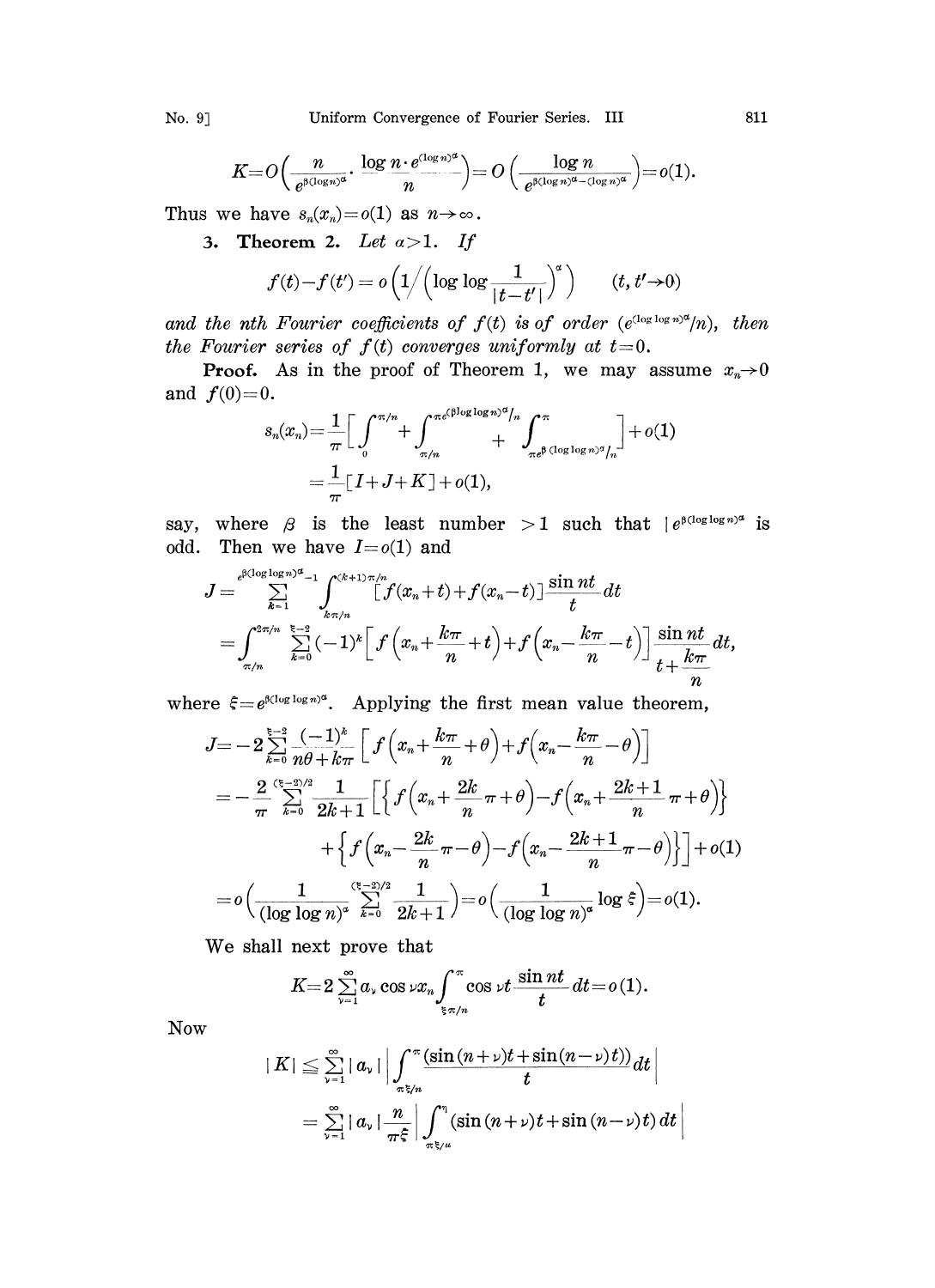$812$  M. Satrô  $M$ . Satrô  $[Vol. 30,$ 

$$
\leq \frac{2}{\pi} \frac{n}{\xi} \left[ \sum_{\nu=1}^{n-1} \frac{|a_{\nu}|}{n-\nu} + \sum_{\nu=n+1}^{n} \frac{|a_{\nu}|}{\nu-n} \right] + o(1)
$$

$$
= \frac{2}{\pi} \frac{n}{\xi} \left[ K_1 + K_2 \right] + o(1)
$$

say, then

$$
K_1 = \left(\sum_{\nu=1}^{[n/2]} + \sum_{\nu=(n/2)+1}^{n-1}\right) \frac{|a_\nu|}{n-\nu} = O\left(\frac{(\log n)^{1-a}}{n} e^{(\log \log n)^a} + \frac{\log n}{n} e^{(\log \log n)^a}\right),
$$
  

$$
K_2 = \left(\sum_{\nu=n+1}^{2n} + \sum_{\nu=2n+1}^{\infty}\right) \frac{|a_\nu|}{\nu - n} = O\left(\frac{\log n}{n} e^{(\log \log n)^a} + \frac{e^{(\log \log n)^a}}{n}\right).
$$

Accordingly we get

$$
K{=}O\Big(\frac{n}{e^{\beta(\log\log n)^{\alpha}}}\cdot \frac{\log n\cdot e^{(\log\log n)^{\alpha}}}{n}\Big){=}o(1).
$$

Thus the theorem is proved.

4. Theorem 3.

$$
f(t)-f(t') = o\left(1/\psi\left(\frac{1}{\mid t-t'\mid}\right)\right) \qquad (t, t'\to 0)
$$

and if  $f(x)$  is of class  $\phi(n)^2$  then the Fourier series of  $f(t)$  uniformly at  $t=0$ , where  $\phi(n)=O(n)$ ,  $\psi(n)=log(n \theta(n)/\phi(n))$  and  $\theta(n)$  are monotone increasing to infinity as  $n \rightarrow \infty$ .

**Proof.** As in the proof of previous theorems we assume  $x_n \rightarrow 0$ and  $f(0)=0$ . We put

$$
s_n(x_n) = \frac{1}{\pi} \Big[ \int_0^{\pi/n} + \int_{\pi/n}^{\beta \theta(n)/\phi(n)} + \int_{\beta \theta(n)/\phi(n)}^{\pi} \Big] + o(1)
$$
  
= 
$$
\frac{1}{\pi} [I + J + K] + o(1),
$$

where  $\beta$  is a real number  $\geq 1$  such that  $\beta n\theta(n)/\pi\phi(n)$  is an odd integer. Then we have  $I=0(1)$ , and

$$
J = \int_{\pi/n}^{2\pi/n} \sum_{\substack{\{p \neq 0 \ n \geq 0\}}}{\sum_{k=0}^{2\pi/n} \left[ f\left(x_n + t + \frac{k\pi}{n}\right) + f\left(x_n - t - \frac{k\pi}{n}\right) \right] \frac{\sin nt}{t + \frac{k\pi}{n}} dt}
$$
  
= 
$$
-2 \sum_{k=0}^{\infty} \frac{(-1)^k}{2k+n\theta} \left[ f\left(x_n + \frac{k\pi}{n} + \theta\right) + f\left(x_n - \frac{k\pi}{n} - \theta\right) \right] (\pi/n) \leq \theta \leq 2\pi/n
$$
  
= 
$$
o\left(\frac{1}{\psi(n)} \sum_{k=0}^{(\kappa-2)/2} \frac{1}{2k+1}\right) = o(1),
$$

where  $\zeta = \beta n \theta(n) / \pi \phi(n)$ . We next prove  $K = o(1)$ . By the second mean value theorem

2) A function  $f(x)$  is said to be of class  $\phi(n)$  if

$$
\int_a^b f(x+t) \cos nt \, dt = O\left(\frac{1}{\phi(n)}\right)
$$

uniformly for all x, n, a, b with  $b-a \leq 2\pi$ . Cf. J.P. Nash: Rice Institute Pamphlet (1953); M. Satô: Proc. Japan Acad., 30 (1954).